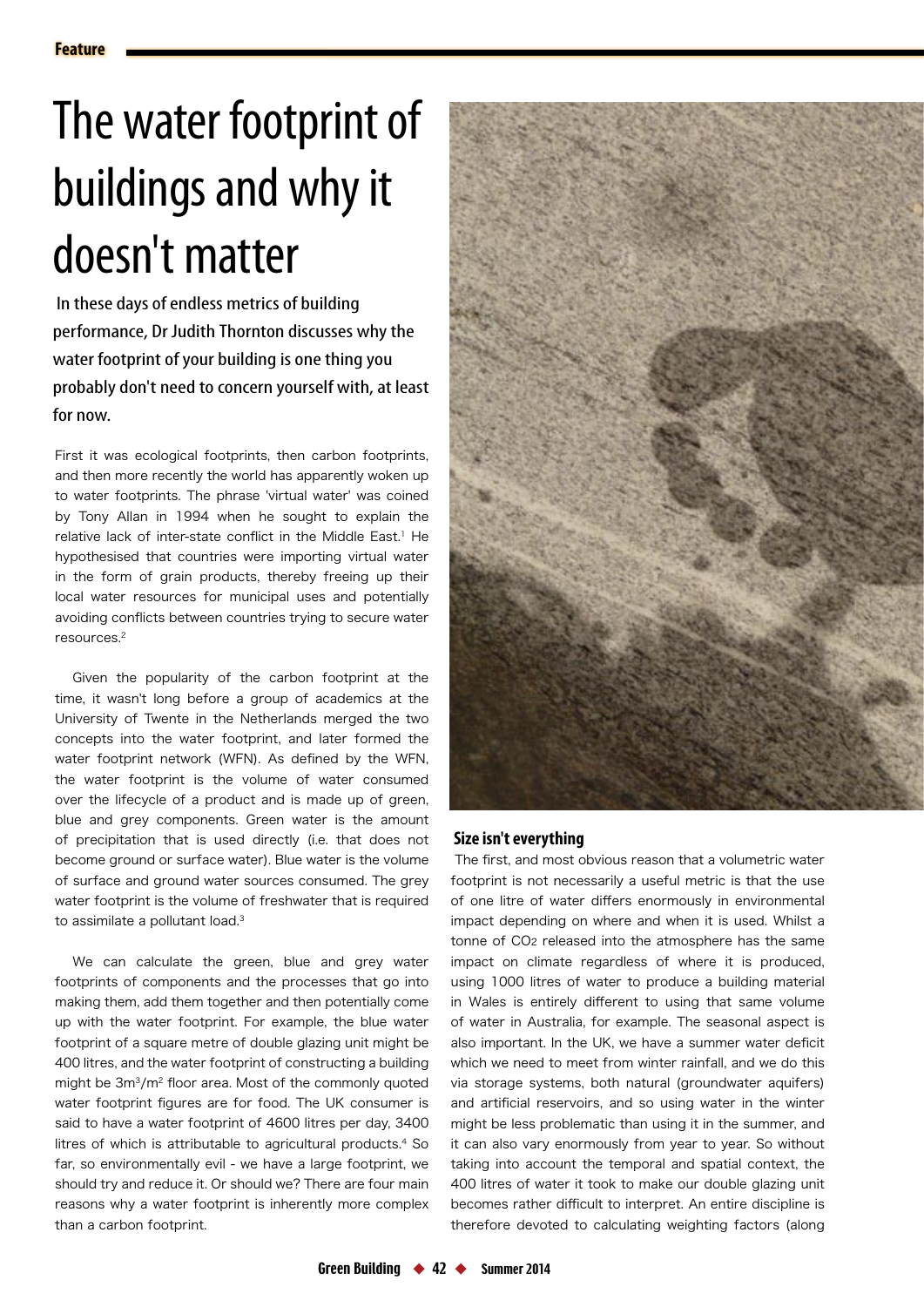### **The water footprint of buildings**



with the inevitable disagreements and complexities that result.5

At the very least, the lack of direct relationship between the water footprint of production and its environmental impact is problematic - we cannot simply assume that small water footprints are a good thing. In terms of products and resources relevant to construction, the notion of a water footprint of timber is particularly difficult to interpret. Forests have very high transpiration rates, and therefore timber generally has a high water footprint, in the region of 1000 litres/kg dry timber, but it would clearly be ridiculous to argue that forests should be replaced by other crops on this basis or we should specify building materials other than timber because of its high water footprint.

#### **Renewable resources, stocks and flows**

The second issue that makes water footprints difficult to interpret is that water is renewable over relevant timescales; it moves through the hydrological cycle over the course of days/weeks/years, so when we say that water has been 'consumed', all we actually mean is that at that moment in time it is not liquid freshwater. It may have evaporated (e.g. in a cooling tower when producing electricity), or transpired through the leaves of vegetation. A small amount (and it always is a very small component of the water footprint) may have been incorporated into the product. Water we have 'consumed' therefore remains in the hydrological cycle and becomes available again over relatively short timescales. So thinking about 'embodied water' in the same way that we do about embodied energy or carbon is not helpful. Water that we consume in the present can also be used in the future, and it isn't going to run out in any permanent sense. Similarly, the water involved in the end-of-life fate of a building is also problematic - we cannot simply add any water used during recycling or waste management to the water used during other phases of the building life cycle and expect to have a useful number. Thinking about water in terms of stock and flow methodology and an integrated water balance is generally more helpful than the notion of a water footprint; i.e. by drawing a flow diagram of all the stocks and flows, measuring/calculating the magnitude of each stock and flow, and using these relationships to ascertain what the consequences might be of changing flow rates into/out of stocks, or diverting flows in some way, with reference to a defined time period.

#### **The volume of interest - withdrawal or consumption?**

The next thing to be wary of when looking at water footprints is that when we talk about water 'use' we are often rather vague about what we mean. When we say we have used 100 litres of water, are we referring to the volume of water withdrawn (the usual meaning in the UK) or the volume of water that has been consumed (the volume withdrawn minus the amount that is discharged back to the local environment and is therefore immediately available again for other users)? This is an important distinction, because the usefulness of withdrawal or consumption as a metric is markedly different between sectors<sup>6</sup>. For a hydrologist considering a watershed in which water withdrawals occur for the purposes of irrigated agriculture, the consumed volume is vitally important. This is water intrinsically linked to crop growth via transpiration, plus that evaporated from bare ground, and this water is then not available to recharge groundwater aquifers or to become surface water that might then be available for municipal or industry use. In contrast, if an identical volume of water is withdrawn for municipal water use, virtually the entire volume will be discharged again into the same watershed having undergone sewage treatment. In other words, according to the most widely used definition of water footprints (that promoted by the WFN), our domestic water footprint is almost zero, which means that in the context of the built environment, the water footprint is not a particularly useful concept - it reflects neither the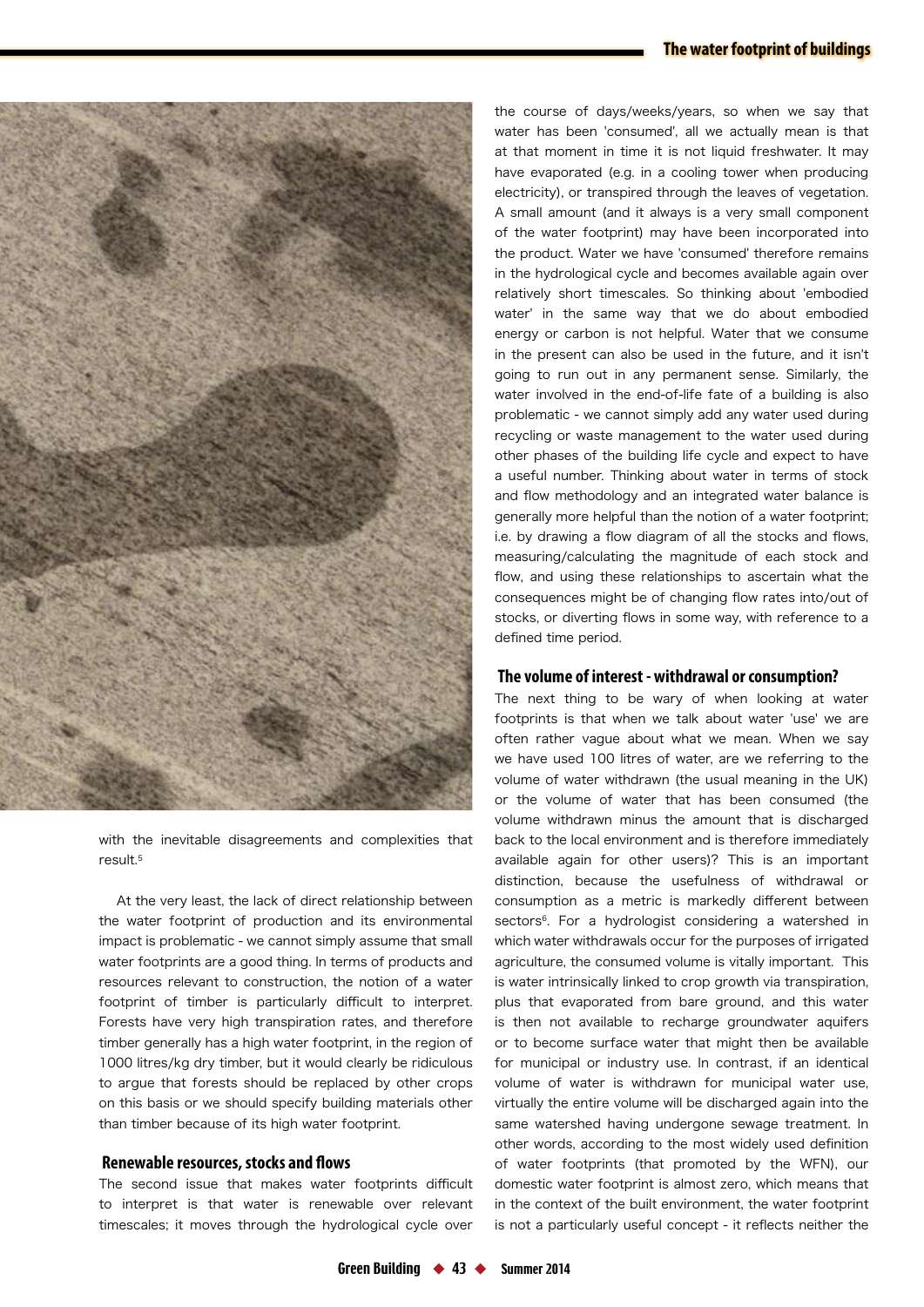importance of the water to the individual, or the impact of our use of it to the environment, and the more commonly used metric of water withdrawal is much more helpful. Both withdrawal and consumption are useful metrics in some sectors, notably electricity generation. Broadly speaking there are two main water-based cooling techniques for thermo-electric power generation (coal, gas, oil, nuclear). 'Once through' cooling withdraws very large volumes of water, but the vast majority of this is then released back into the watercourse (high withdrawal, low consumption). In contrast, indirect cooling systems operate via evaporative cooling towers; the water withdrawal volume is relatively low, but the consumed volume is much higher than for ones through cooling.7

#### **Water pollution and the grey water footprint**

The final, and perhaps most unhelpful part of the water footprint concept, is the idea of the 'grey' water footprint of a product or service.<sup>8</sup> This relates to the pollution of water caused by production and is calculated as the volume of water required to 'assimilate' the waste products arising. We might calculate that our double glazed unit had a grey water footprint of 1000 litres, because this amount of water would dilute the pollutants released to an acceptable background concentration. However, expressing a quality parameter as a volumetric quantity is a theoretical exercise (and the grey water footprint can therefore exceed the total water available in a river basin). The calculations require numerous problematic assumptions (e.g. when there is no safe environmental level of a pollutant and the assimilation volume is therefore infinite). It also pre-supposes that water pollution is a necessary consequence of production. To date the grey water footprint has found few backers, with most companies regarding standard life cycle assessment (LCA) approaches as more useful, because they consider several categories of aquatic pollution (e.g. eutrophication and ecotoxicity) and the contribution of a range of pollutants to impacts in those categories. Whilst of little use in Western Europe, the grey water footprint concept may have some value in countries with weak environmental governance regimes, where pollution in watercourses renders it completely unsuitable for abstraction by downstream users, and these users are effectively exposed to water scarcity because of a lack of treatment. A measure of the volume of water that would be required from another source (e.g. for municipal supply) as a consequence of an identifiable pollution source could therefore be a useful way of highlighting the implications of industrial pollution on other stakeholders.

#### **Where next for water footprints?**

So why is it then, when the scientific underpinning of the water footprint concept is so shaky, that it has become such a popular metric? There are two basic reasons. Firstly, the familiarity with the idea of a carbon footprint and a widespread unease about water scarcity in the face

of climate change means that professionals are looking for ways to think about water. The second reason for the metric's popularity is just as simple. The results of most water footprint studies to date have produced attentiongrabbingly large numbers. This is because they have been focussed on food production. Plants transpire a lot of water during growth and so have high consumptive water footprints. Water footprints are controversial in academic circles; many of the prestigious water journals do not publish water footprint studies, criticising them for their 'lack of hydrological rigour'. A specific sub-discipline within water economics has emerged, with a very different approach to calculation, and a different set of advantages and disadvantages.9 A forthcoming EN ISO standard on water footprints will provide useful clarity (it is strongly grounded in LCA methodology, and will consequently be more rigorous on definitions, system boundaries and reporting conventions than much of the water footprint literature has been to date).10 However, in a more general sense, the academic community has so far failed to articulate when and where these studies are useful and, perhaps more importantly, what better metrics are available for considering societal impacts on the water environment.

Given the limitations described, how much of the water footprint literature provides useful additions to knowledge? It is undoubtedly true that the concept of green water has provided useful emphasis on the importance of rain-fed agriculture. It has been estimated that a total of 7100km<sup>3</sup> of water are consumed annually by agriculture, of which 5500km3 is rainfall as opposed to irrigation water. Until the phrase 'green water' was coined by the seminal work of Falkenmark & Rockstrom.<sup>11</sup> this aspect of the hydrological cycle which is so critical to food production, was rarely discussed by policy makers, agronomists and farmers. Understanding and quantifying this water, and considering how we can best optimise the use of rainfall by crops is clearly a serious concern, particularly given the context of rising global populations and climate change induced variability in future rainfall patterns. However, hydrologists would rightly ague that we cannot consider one part of the hydrological cycle in isolation, that the WFN notion of water consumption is flawed and that a more complete water balance is preferable to a water footprint calculation.

Whilst the WFN approach is easy to criticise, the fact that it has drawn attention to the difference between water withdrawal and water consumption is also useful. There are certainly situations in which the idea of consumption (as opposed to withdrawal) is important. The electricity generation sector has already been discussed, but withdrawal and consumption are most important at watershed scale. Multiple stakeholders (agriculture, municipal, industrial) will all have water needs, and an environmental regulator needs a means of allocating water to the various users. This requires consideration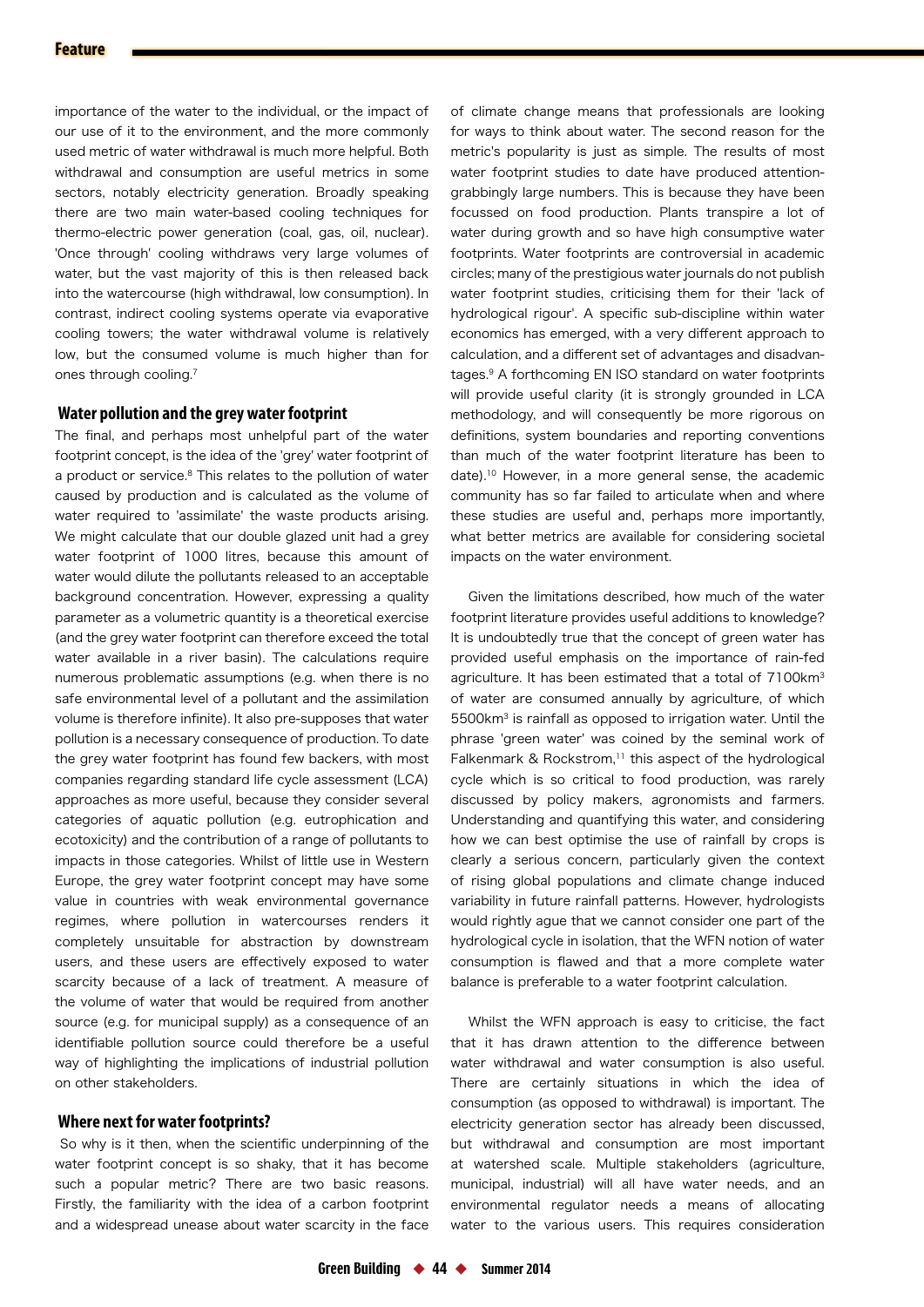of the water quality and quantity of discharges from each sector and the extent to which these influence downstream users.12 It might be that agricultural users should be incentivised to make better use of rainfall, and not be allowed ground or surface water withdrawals, but the consequence of 'efficient' use of rainfall in reducing surface water runoff generation and groundwater recharge must also be considered.

It is also the case that the idea of a water footprint has been useful as a marketing hook for engagement with business stakeholders. However, the fact that the water footprint calculations themselves are rarely, if ever accompanied by statements about their applicability or any kind of error margin carries with it a very real risk of subsequent confusion, misplaced objectives, disengagement and cynicism. Much as with LCA and embodied energy, the idea of producing a database of water footprints of common materials and activities also arises. However, as should be clear from the above, the lack of clarity, rigour and applicability of the water footprint concept means that it is debatable whether a database of water footprints (perhaps equivalent to the ICE carbon footprint database) will be an appropriate aim in the near future (indeed, several groups have started to construct water footprint databases only to be thwarted by data quality issues).

## **Water and buildings - what should we measure and manage?**

So, if we don't need to worry about the water footprint of our building materials per se, do we need to worry about water in relation to the construction industry at all? There are several obvious areas of concern.

Whilst in volumetric terms the amount of water used on site during construction is relatively insignificant, there is often considerable risk of local diffuse pollution issues in relation to mud and dust. Simple technical fixes are available. Waterless systems can be used for tyre cleaning as opposed to wheel washing, dust suppression techniques vary enormously in their water use, and temporary roadways on site reduce mud formation and have the added benefit of minimising soil compaction (and therefore decreasing the volume of water that runs off the site following rainfall). The temporary nature of water distribution systems on a construction site can mean that relatively little attention is paid to leaks and positioning of stop valves, despite the potential to save water.

In terms of timber products, the water footprint is not a useful metric. Meanwhile, forests (both natural and planted) play a vital and complex role in hydrological cycles, and the way in which forestry is managed can have an enormous impact on the local environment.<sup>13</sup> Poorly constructed access tracks and culverts draining them can increase surface water runoff and the risk of flooding events, and felling and planting operations can also have enormous soil erosion and water quality impacts due to vehicle movement. The FSC (Forestry Stewardship Council) requirements include several that relate to water quality management, so this provides a good starting point.

It is difficult to make generalised statements about the water impacts of producing building materials because of the disconnect between volume consumed and environmental impact discussed earlier - all it is really possible to do is to insist that the building product has been manufactured in a country with a relatively well developed



**In forestry, poorly constructed access tracks and culverts draining them can increase surface water runoff and the risk of fl ooding events, and felling and planting operations can also have enormous soil erosion and water quality impacts due to vehicle movement. The FSC (Forestry Stewardship Council) requirements include several that relate to water quality management, so this provides a good starting point.**